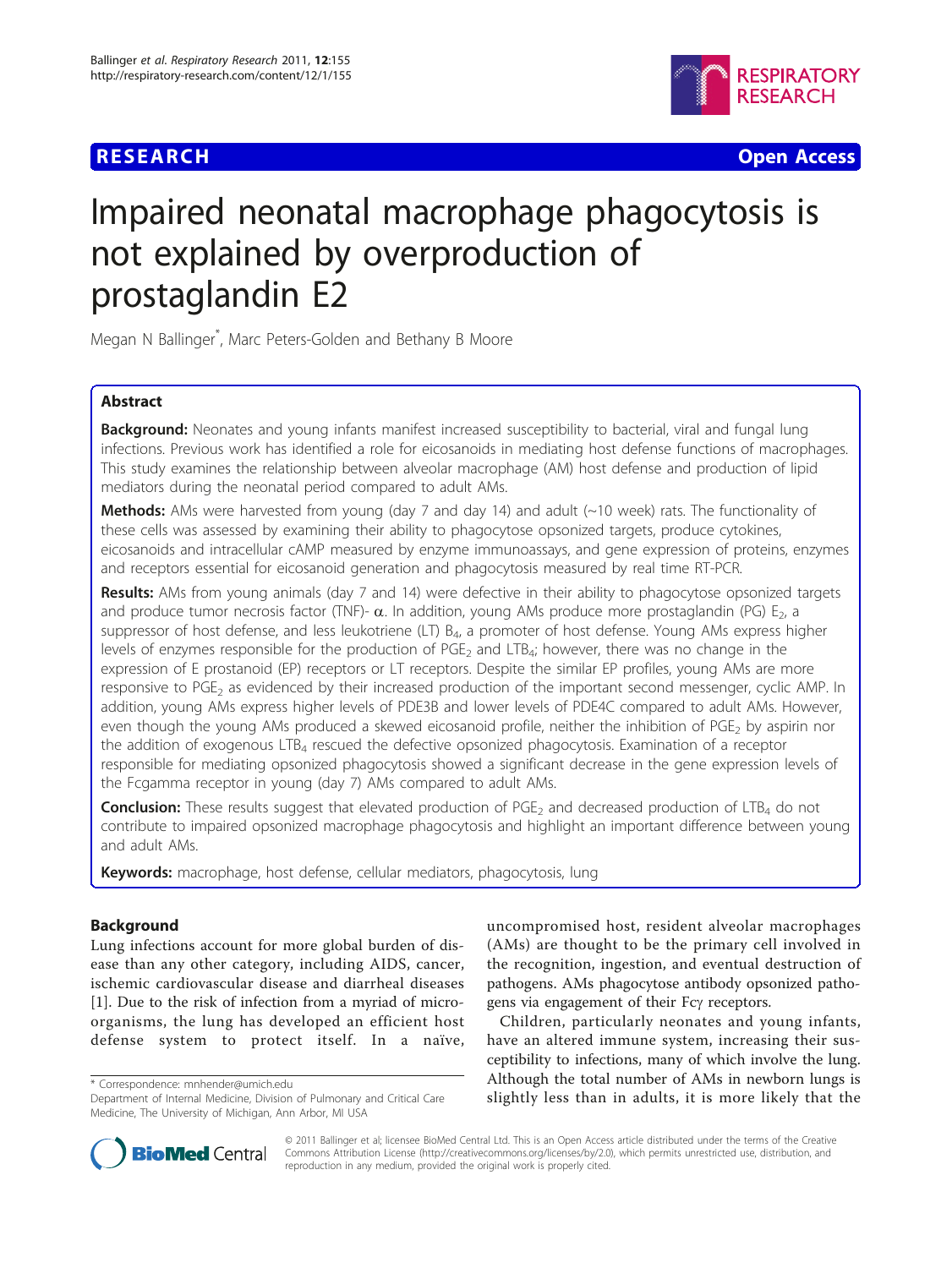functional immaturity of the AMs in neonates results in the enhanced susceptibility to infection [[2](#page-7-0)]. Animal models have shown that young AMs are defective in both opsonized [[3\]](#page-7-0) and unopsonized [\[4](#page-7-0)-[6](#page-7-0)] phagocytosis and killing [[3\]](#page-7-0) compared to AMs from an adult. While it is generally accepted that newborns are more vulnerable to infectious insult it is not known whether this relates to differences in phagocytic receptors on innate immune cells or alterations in soluble mediators.

Secreted mediators are important regulators of the host immune response to infection. Eicosanoids are lipid mediators which are synthesized and secreted by virtually all cell types and are capable of eliciting a wide spectrum of biological responses [\[7](#page-7-0)]. Two classes of eicosanoids that mediate host defense function are leukotrienes (LTs) and prostaglandins (PGs). LTs, consisting of both leukotriene B<sub>4</sub> (LTB<sub>4</sub>) and cysteinyl leukotrienes (LTC<sub>4</sub>, LTD<sub>4</sub>, and LTE4), augment bacterial phagocytosis and killing by AMs [[8\]](#page-7-0). LTs exert their antimicrobial functions by ligating different G-protein coupled receptors (GPCRs) known as B leukotriene type (BLT) 1 and 2 receptor and cysteinyl LT type 1 (cysLT1) and 2 receptor. By contrast,  $PGE_2$  is an important negative regulator of host innate immunity, with the ability to inhibit AM phagocytosis and killing [\[9](#page-7-0)].  $PGE<sub>2</sub>$  signals through four different GPCRs, termed E prostanoid (EP) receptors 1-4, to effect intracellular signaling pathways, such as cyclic AMP (cAMP) [\[10](#page-7-0)]. Interestingly, overproduction of PGE<sub>2</sub> and/or underproduction of LTs have been shown to negatively regulate host defense function in a variety of immunosuppressed states, including: cancer, HIV infection, malnutrition, and stem cell and solid organ transplant recipients [\[11\]](#page-7-0).

Previous work has examined the role of eicosanoids in regulating host defense function during aging. Thus far, two studies have found elevated  $PGE_2$  production and decreased LTs by newborn macrophages compared to adults [\[12](#page-7-0),[13\]](#page-7-0). Interestingly, elevated cAMP levels were also found in mononuclear cells isolated from neonates [[14](#page-7-0)]. These studies suggested that the eicosanoid imbalance in neonates could explain the impaired AM function. Our current studies set out to definitively test this hypothesis. Interestingly, while our results verified the eicosanoid imbalance in AMs from young versus adult animals, we could not demonstrate that eicosanoids regulated the function of AMs from young mice. Instead, our results suggest that diminished expression of  $Fc\gamma R$  may contribute.

#### Methods

#### Animals

Adult pathogen-free 125 to 150 g female (approximately 10 weeks of age) Wistar rats were obtained from Charles River Laboratories. In addition, lactating dams with either day 7 or day 14 female pups were also obtained from Charles River. Animals were treated according to National Institutes of Health guidelines for the use of experimental animals, with approval of the University of Michigan Committee for the Use and Care of Animals.

#### Alveolar macrophage isolation

Resident AMs were harvested as previously described [[8](#page-7-0)] although there were differences in the volumes used to lavage each of the different age groups. A total of 5 ml was used to lavage the day 7, 10 ml for the day 14, and 50 ml for the adult rats.

## Opsonized phagocytosis assay

The ability of AMs to phagocytose an opsonized target was performed as previously described [[9\]](#page-7-0). Briefly, AMs were harvested from each age group and plated at 2 ×  $10<sup>5</sup>$  cells per well. The following days, AMs were washed and treated with either Aspirin (Sigma),  $LTB<sub>4</sub>$  (Cayman Chemical) or vehicle control for 20 min before the addition of opsonized sheep red blood cells (RBCs) (ICN Pharmaceuticals) at an MOI of 50:1 for 90 min. All noningested RBCs were washed away with cold PBS and the amount of internalization was assessed by microcolorometric determination of intracellular hemoglobin.

# Measurement of cytokines, eicosanoids, and intracellular cAMP

AMs from different age groups were harvested and cultured at  $1 \times 10^6$  cells per well for 24 h with and without LPS (500 ng, Sigma) or for 1 h with  $Ca^{2+}$  ionophore A23187 (5 μM, Sigma) or for 15 min with PGE<sub>2</sub> (1 μM, Cayman Chemical). To measure cytokines or eicosanoids, the cell-free supernatants were collected and analyzed by specific ELISA for either  $TNF-\alpha$  (R&D systems) or  $LTB<sub>4</sub>$  and  $PGE<sub>2</sub>$  (Cayman Chemical). To measure cAMP, cells were lysed in 0.1 M HCl for 20 min then intracellular cAMP levels were determined by ELISA according to the manufacturer (Assay Designs).

# Semi-quantitative real-time PCR

Semiquantitative real-time PCR was performed on an ABI Prism 7000 thermocycler (Applied Biosystems). Gene-specific primers were designed using Primer Express software (PerkinElmer/PE Applied Biosystems) and are shown in Table [1.](#page-2-0) Briefly, the reaction mixture contained 300 ng of cDNA, 12.5 μl of SYBR Green PCR Master Mix (Applied Biosystems), and forward and reverse primers at 300 nM. For each experiment, samples were run in triplicate. The average cycle threshold  $(C_T)$  was determined for each rat from a given experiment. Relative gene expression (using the formula 2-  $\triangle$  $\triangle$ CT) was calculated using the comparative C<sub>T</sub> method, which assesses the difference in gene expression between the gene of interest and an internal standard gene ( $\beta$ -actin).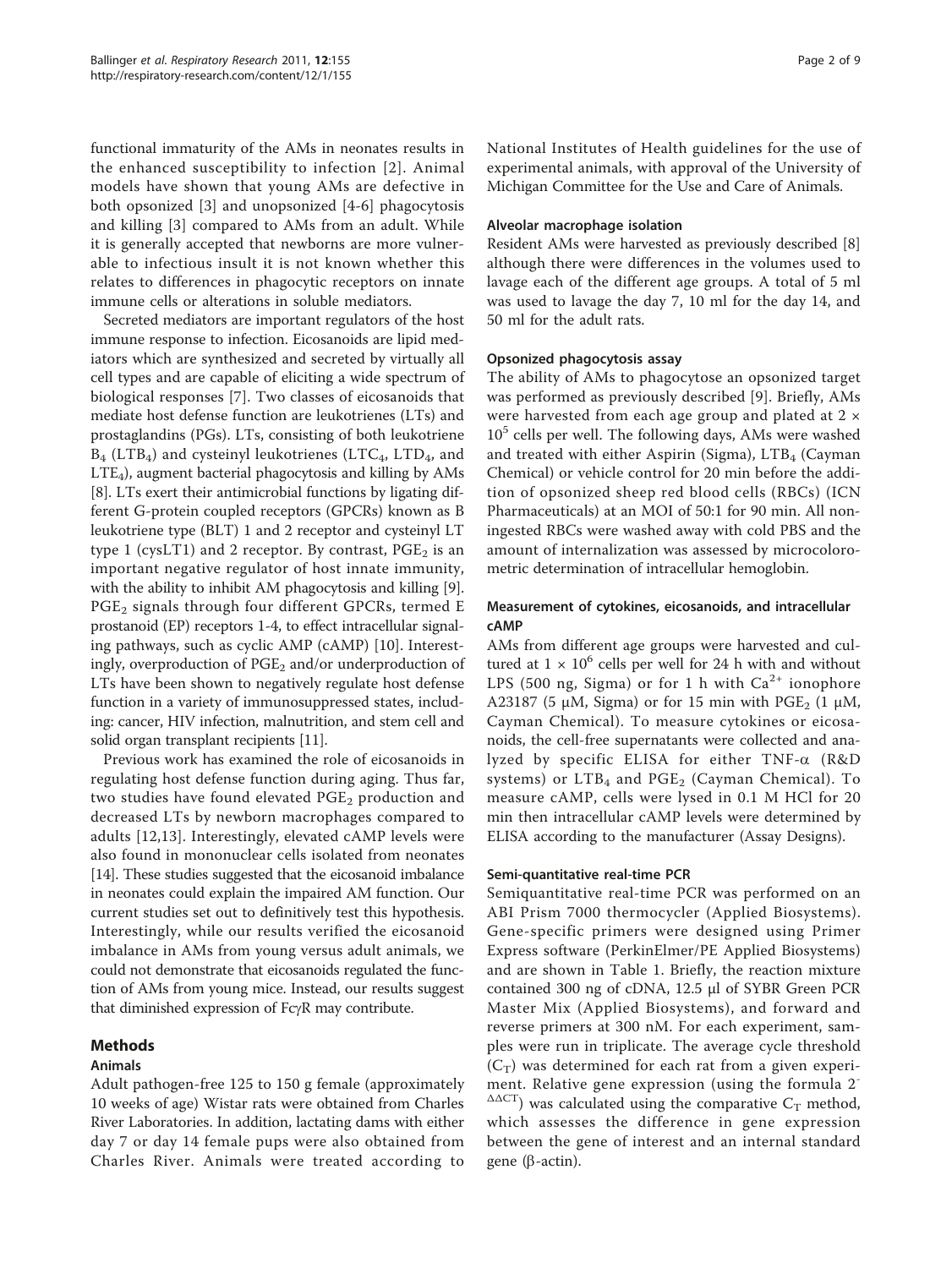<span id="page-2-0"></span>Table 1 List of primers used for measuring gene expression by real time PCR

| Gene<br>name    | <b>Forward Primer</b>  | <b>Reverse Primer</b>         |
|-----------------|------------------------|-------------------------------|
| $\beta$ -actin  | CCTAAGGCCAACCGTGAAAA   | AGGGACAACACAGCCTGGAT          |
| $COX-1$         | GACCTGCCCCTATGTCTCCTT  | TCACGAAGACAGACCCGTCAT         |
| $COX-2$         | GGATCCCCAAGGCACAAATA   | CCTCGCTTCTGATCTGTCTTGA        |
| $5-LO$          | GCTGCACAGAGTTGCCTAAGAA | <b>TCTAAACTGAGCTGCCGCTCTA</b> |
| FI AP           | CCTTCGCTGGGCTGATGT     | <b>TCTCCCAGATAGCCGACAAAGT</b> |
| mPGFs-<br>1     | AGGGTGCCATGTTTTCAGAG   | CAGTCTTTGGAGGAGCCAAG          |
| FP1             | AGCAGATGTGAGGGCAGAGT   | GCCTCATCCACTAGGCTCAG          |
| EP <sub>2</sub> | CCTGGCCATTATGACCATCAC  | <b>TCGGGAAGAGGTTTCATCCA</b>   |
| EP3             | GTCTAGGCTTGCTGGCTCTG   | TGCGTCTTGCATTGCTCTAC          |
| FP4             | ACGCGGGCTTCAGTTCCT     | CGCACACCAGCACATTGC            |
| BI T1           | AGGATGCAGAAACGCTCTGT   | CGGTCCAGGCTCATGATAGT          |
| cys-LT 1        | GCCTCACCACCTATGCCTTA   | CCTGTGGAGGGCTCAAAACAT         |
| Fcγ<br>receptor | CCTGCAGAGTCCTGGCTTAC   | CTGATGACTGGGGACCAAAT          |

#### Statistical analysis

Statistical significance was analyzed using Prism 3.0 statistical program (GraphPad Software). Comparisons between two experimental groups were performed with Student's t test. Comparisons among three or more experimental groups were performed with ANOVA and a post hoc Bonferroni's test to determine significance. A value of  $p < 0.05$  was considered significant

#### Results

#### Defective phagocytosis and proinflammatory cytokine production from young AMs

Alveolar macrophages are the cell responsible for identification and clearance of pathogens from the lung. To determine if the increased susceptibility in young rats was due to a defect in these cells, AMs were harvested from adult, day 14 and day 7 rats. We show that young AMs were defective in their ability to ingest an opsonized target (Figure 1A). In addition, AMs from young rats (day 14 and 7) made reduced amounts of the pro-inflammatory cytokine TNF- $\alpha$  at baseline (Figure 1B). Interestingly, when AMs from both young and adult rats were maximally stimulated with LPS, there was no difference in their ability to produce TNF- $\alpha$  (data not shown).

#### Alveolar macrophages from young rats produce a skewed eicosanoid profile

There have been numerous diseases and conditions in which the dysregulation of eicosanoids directly influences host defense functions [[11\]](#page-7-0). AMs were harvested from young and adult rats and the amount of eicosanoids produced were measured at baseline and when



maximally stimulated with LPS (to stimulate  $PGE_2$ ) or with  $Ca^{2+}$  ionophore A23187 (to stimulate LTs). AMs from day 7 rats made significantly more  $PGE<sub>2</sub>$  at both baseline and when maximally stimulated (Figure [2A](#page-3-0) and [2B\)](#page-3-0). Unstimulated young AMs (both day 14 and day 7) made significantly less  $LTB<sub>4</sub>$  than adult AMs (Figure [2C\)](#page-3-0). However, when maximally stimulated with  $Ca^{2+}$ ionophore, day 14 AMs make more  $LTB<sub>4</sub>$  whereas day 7 AMs still produce less LTB<sub>4</sub> (Figure [2D](#page-3-0)).

# Dysregulation of enzymes and proteins associated with eicosanoid production

There are several enzymes and proteins responsible for the intracellular generation of PGs and LTs. In AMs from day 7 rats, we observed a 5.8-fold increase in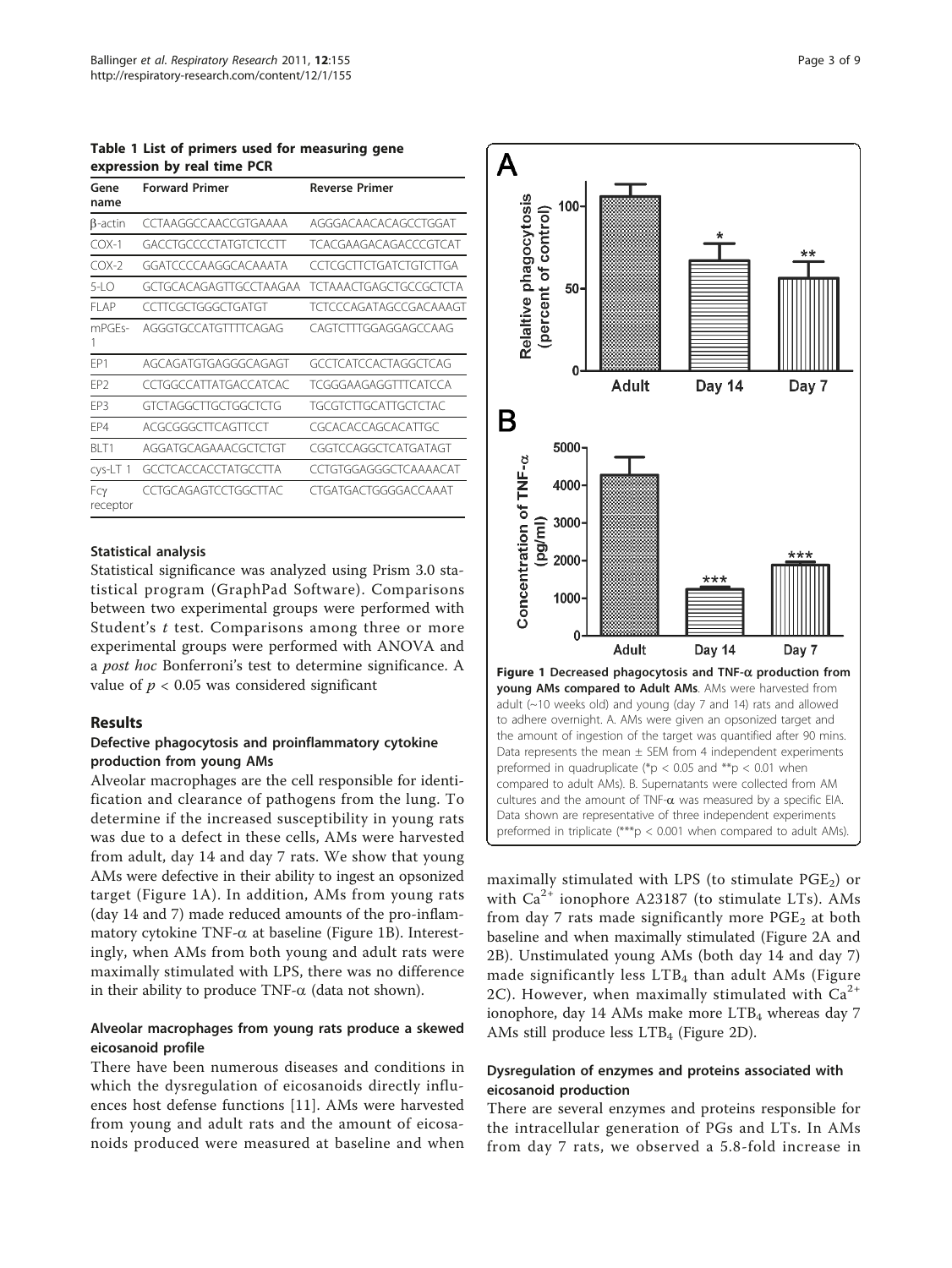<span id="page-3-0"></span>

of enzymes and proteins responsible for eicosanoid generation from young AMs compared to adult AMs. AMs were harvested from adult (~10 weeks old) and young (day 7 and 14) rats and allowed to adhere overnight. A. and B. Supernatants were collected from AM cultures that were either unstimulated (A) or stimulated with LPS (B, 500 ng) for 24 h. The amount of  $PGE<sub>2</sub>$  was quantified by specific EIA. C. and D. Supernatants were collected from AM cultures either with media for 24 h (C) or with  $Ca^{2+}$  ionophore A23187 (D, 5  $\mu$ M) for 1 h. The amount of LTB<sub>4</sub> was quantified by specific EIA. E. and F. RNA was extracted from the cells, converted into cDNA and the relative expression was determined using semiquantitative real-time PCR. The primers for specific genes of interest are located in Table 1. For each sample, the expression of the gene of interest was normalized to  $\beta$ -actin and the average of the adult AMs was set to 1. For EIA, data shown are representative of three independent experiments preformed at least in triplicate. For real time PCR experiments, data represents the mean  $\pm$  SEM of pooled samples from 3 independent experiments. (\*p < 0.05, \*\*p < 0.01, and  $p < 0.001$  when compared to adult AMs).

mRNA encoding cyclooxygenase (COX)-2 and a 5.0-fold increase in mPGE synthase-1, two inducible enzymes responsible for  $PGE_2$  production (Figure 2E). In addition, there was no difference in expression of COX-1, the enzyme responsible for basal  $PGE<sub>2</sub>$  production, in young AMs (data not shown). Despite the decrease in LTB4 release by day 7 cells, there was no difference in the expression of 5-lipoxygenase (5-LO) (Figure 2F). Interestingly, there was actually an increase in the expression of 5-LO in day 14 AMs. There was no significant difference in the mRNA expression of FLAP (5 lipoxygenase activating protein), an accessory protein necessary for  $LTB<sub>4</sub>$  generation, in the young AMs compared to adult (Figure 2F).

## Increased sensitivity of young AMs to in vitro  $PGE_2$ stimulation

The generation of the secondary messenger cAMP has important implications for intracellular signaling cascades and is influenced in opposing fashion by  $PGE<sub>2</sub>$  vs.  $LTB<sub>4</sub>$ . Therefore, to determine if young AMs were capable of increased cAMP generation, we measured the in vitro production of this second messenger. We show a slight increase (approximately 2-fold) in the baseline level of cAMP by young AMs (Figure 3A). However, when stimulated with  $PGE<sub>2</sub>$ , there was only a 2.2-fold increase in cAMP production by adult AMs compared to a 5.0-fold increase by day 14 AMs and a 4.8-fold increase by day 7 AMs. Thus, in addition to elevated  $PGE<sub>2</sub>$  production and increased PG generating enzymes, we also show that young AMs are more sensitive to  $PGE<sub>2</sub>$  signaling cascades.

#### Skewed PDE profile in young verses adult AMs

The level of cAMP in the cell is dependent on the activity of adenylyl cyclase (AC), the enzymes responsible for converting ATP to cAMP, and the activity of PDEs, the enzymes which degrade cAMP [[15\]](#page-7-0). Previous work has shown that PDE3 and PDE4 are the primary isoforms

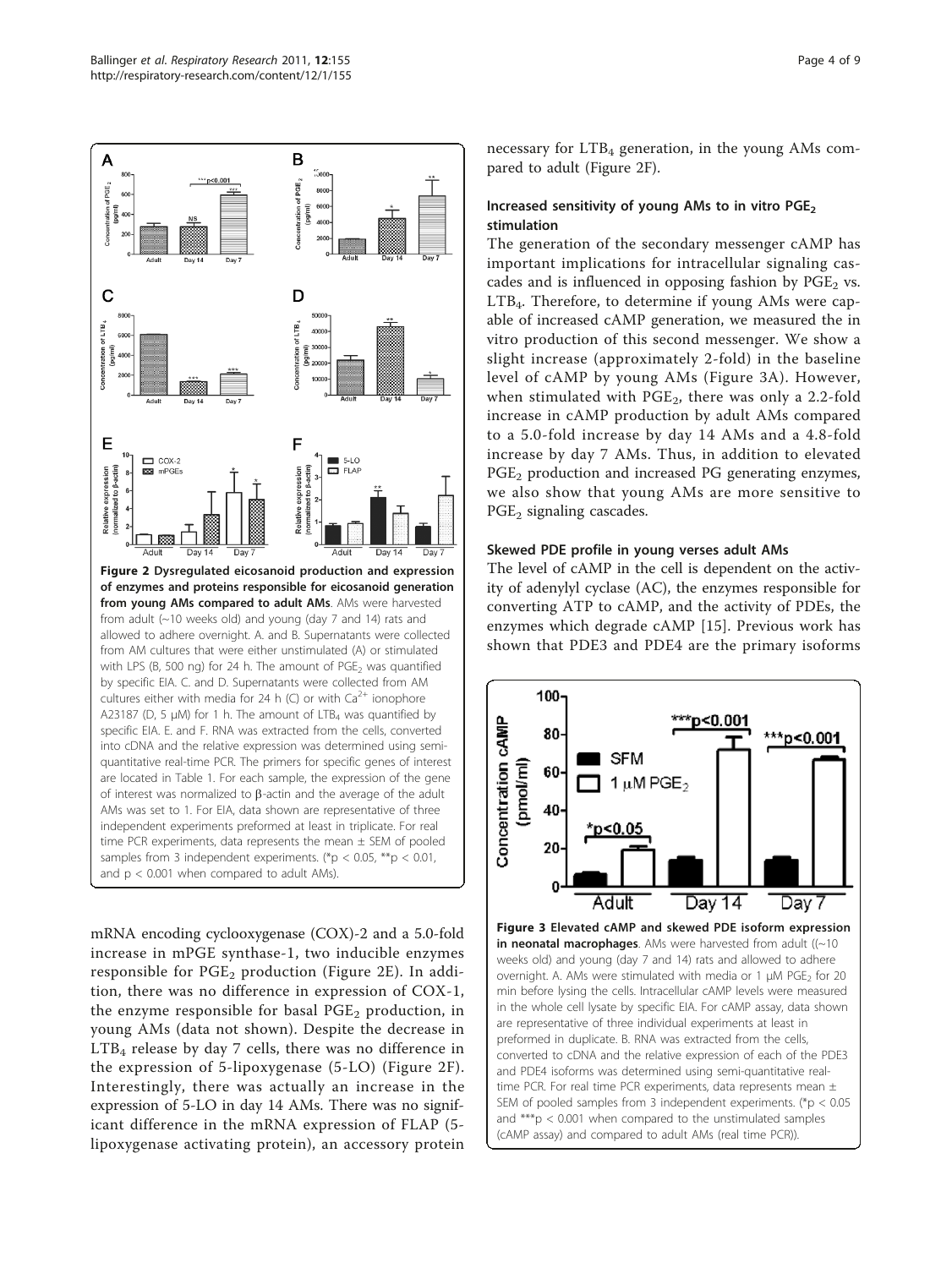expressed in AMs [\[16](#page-7-0)]; therefore, we chose to examine the relative gene expression of each of these enzymes in AMs from young (day 7 and 14) compared to adult AMs (Figure [3B](#page-3-0)). There was no difference in the expression of PDE4A, PDE4B, or PDE4D between the young and the adult AMs (Figure [3B\)](#page-3-0). However, we do show that specifically young day 7 AMs express high levels of PDE3B and low levels of PDE4C compared to adult AM (Figure [3B\)](#page-3-0). We were not able to detect expression of PDE3A in any of the AMs tested (data not shown).

#### No difference in eicosanoid receptor gene expression in young AMs

To determine if dysregulated eicosanoids influenced expression of their receptors, we measured the amount of GPCRs on young AMs. The relative amount of EP receptor expression was found to be slightly different on young AMs compared to adult AMs. The EP receptor expression profile for adult rat AMs was EP2 > EP1 = EP4 > EP3 compared to young AMs which was EP2 >  $EP1 = EP3 > EP4$ . However, when levels of each receptor were normalized and compared, there were no statistically significant changes (Figure 4A). There was a 6.2-fold increase in EP3, the Gi-coupled receptor, expression in day 7 compared to adult, but interestingly, this profile change did not diminish cAMP production in response to  $PGE_2$  (Figure [3](#page-3-0)). Although there is a trend toward elevated BLT1 (predominant LTB<sub>4</sub> receptor on AMs) and cysLT1 (predominant cysLT receptor on AMs) expression on day 7 compared to adult, no statistically significant difference was measured (Figure 4B). Thus, we conclude that overall, there was no difference in receptor expression which could be linked to a functional dysregulation of cAMP in young AMs.

# Young AM phagocytosis is not influenced by modulation of eicosanoids but does correlate with altered expression of Fcγ receptors

To determine whether the increased  $PGE<sub>2</sub>$  or decreased LTs contributed to defective AM function, we incubated AMs from adult or young animals with either aspirin (to inhibit PGs) or exogenous LTB4. As expected, treatment with aspirin or exogenous  $LTB<sub>4</sub>$  significantly augmented the phagocytic ability of the adult AMs (Figure [5A](#page-5-0) and [5B](#page-5-0)). However, neither treatment was able to enhance the phagocytic ability of young AMs from either age group, suggesting that eicosanoid imbalances were not responsible for the functional defects.

To determine whether differences in phagocytosis of IgG-opsonized targets were due to a differential expression profile of phagocytic receptors, the expression of the Fcg receptor (CD64) was examined in AMs from young and adult rats. Day 7 young AMs had



significantly less Fcy receptor when compared to adult AMs (Figure [5C](#page-5-0)).

#### **Discussion**

These studies examined the relationship between macrophage host defense and eicosanoids during the neonatal period. We demonstrate that AMs from young animals (day 7 and day 14) have an impaired ability to phagocytose opsonized targets and produce reduced amounts of TNF- $\alpha$  at baseline. These studies also show increased expression of enzymes responsible for  $PGE<sub>2</sub>$ generation, but no change in EP receptor expression on young macrophages. In addition, there was increased expression of PDE3B and decreased expression of PDE4C in young (day 7) AMs compared to adult AMs. Although there was increased production of the immuno-inhibitory eicosanoid PGE<sub>2</sub>, increased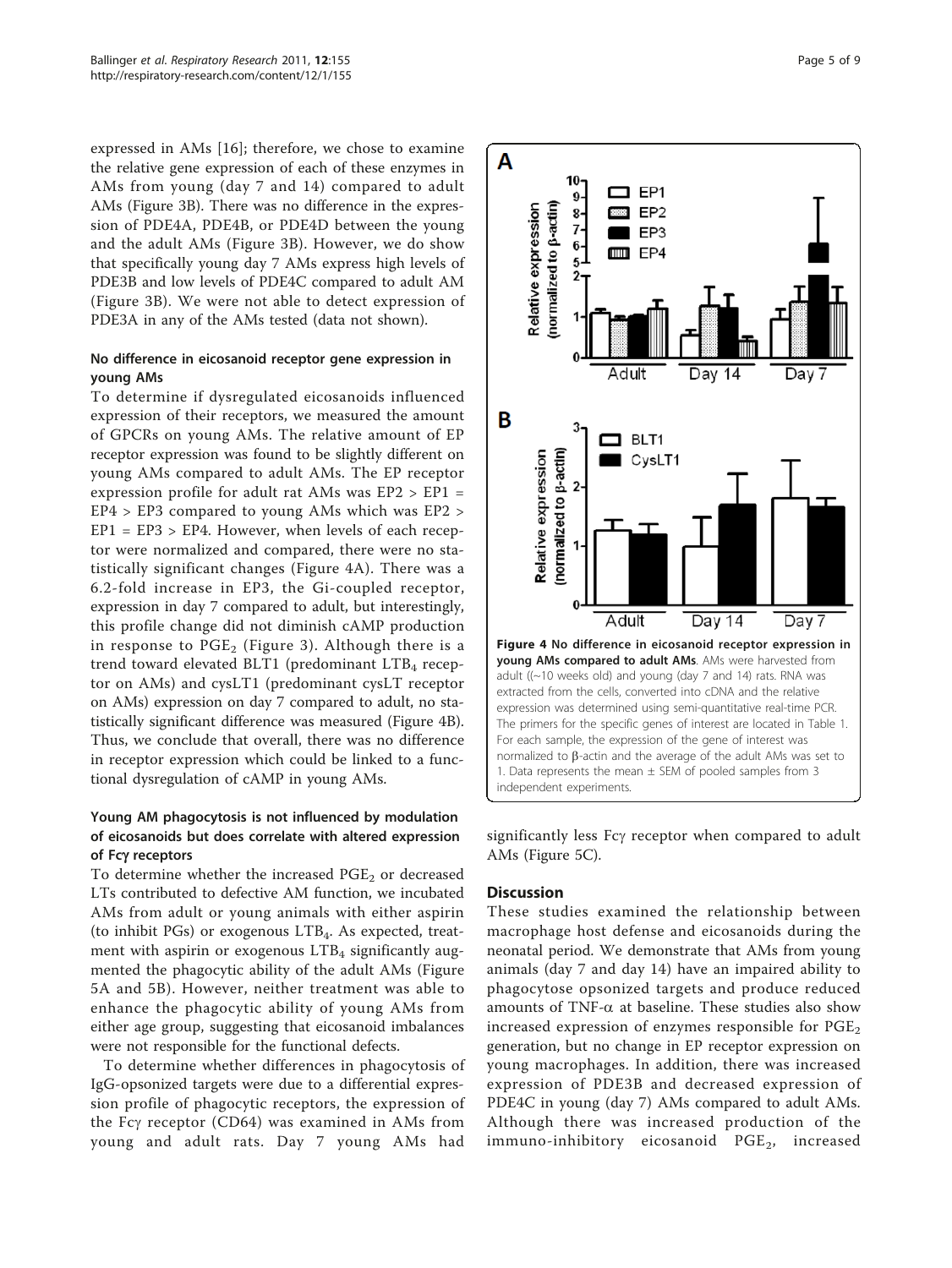<span id="page-5-0"></span>

responsiveness to  $PGE<sub>2</sub>$  and decreased production of the immuno-stimulatory eicosanoid  $LTB<sub>4</sub>$  in young AMs, these changes did not influence the functionality of the neonatal AMs. Rather, a possible explanation for the discrepancy between eicosaniod production and phagocytic ability could be the decreased expression of Fcg receptors on young (day 7) AMs. These results advance the current understanding of the role of lipid mediators in the functionality of neonatal AMs. Previously it was assumed (by analogy to adult studies) that the elevated production of  $PGE<sub>2</sub>$  by neonatal AMs was responsible for their impaired innate immune functions. Our results demonstrate that this is not true and provide an important framework for future therapeutic approaches to treating babies with severe respiratory infections. Our work suggests that neither COX inhibitors nor LT receptor agonists will be effective therapies in this patient population.

Part of the confusion associated with development literature is the definition of 'young' verses 'old' as well as the type of model system employed. In some instances, 'young' refers to animals that are still nursing and only hours or days old [[3-6](#page-7-0),[17\]](#page-7-0); however in other cases 'young' refers to animals that are already weaned (4-6 weeks old). In this study we limited our focus to 'young' animals that are still nursing. The majority of the studies have been performed using rodent model systems; however some work has been done using monkeys [\[5](#page-7-0)] or cattle [[12\]](#page-7-0). Although rodent studies are the simplest and most cost effective system to employ, we recognize that translating the data to humans is difficult due to differences in life span and development [[18\]](#page-7-0). Previous work has shown that at birth, newborns have decreased opsonins in their circulating blood compared to adults which could diminish innate immune responses [[19\]](#page-7-0); however this was normalized at 3 months of age. Based on previous calculations [[20\]](#page-7-0), we believe that our rat model reflects the > 3 month age of a human neonate. Thus, we wanted to determine if there was an intrinsic defect in AM function even in the situation where the AMs are presented with equivalently opsonized particles. Additionally, opsonized phagocytosis by neonatal AMs is an understudied area of investigation.

There have been conflicting reports regarding production of extracellular mediators during the neonatal period. Previous work has shown that AMs from both humans (< 2 years of age) [[2\]](#page-7-0) and newborn animals [[21](#page-7-0)] produce less TNF- $\alpha$ . However, other studies show that neonatal AMs make similar amounts of pro-inflammatory cytokines such as TNF- $\alpha$ , IL-1 IL-6, IL-12, and IL-18 and chemoattractant cytokines such as MIP-1 $\alpha$  and MCP-1 [\[22,23](#page-7-0)]. Additionally, elevated production of the immunosuppressive cytokine IL-10 was found in new-born AMs [\[24](#page-7-0)]. Previous work has shown that  $PGE_2$  can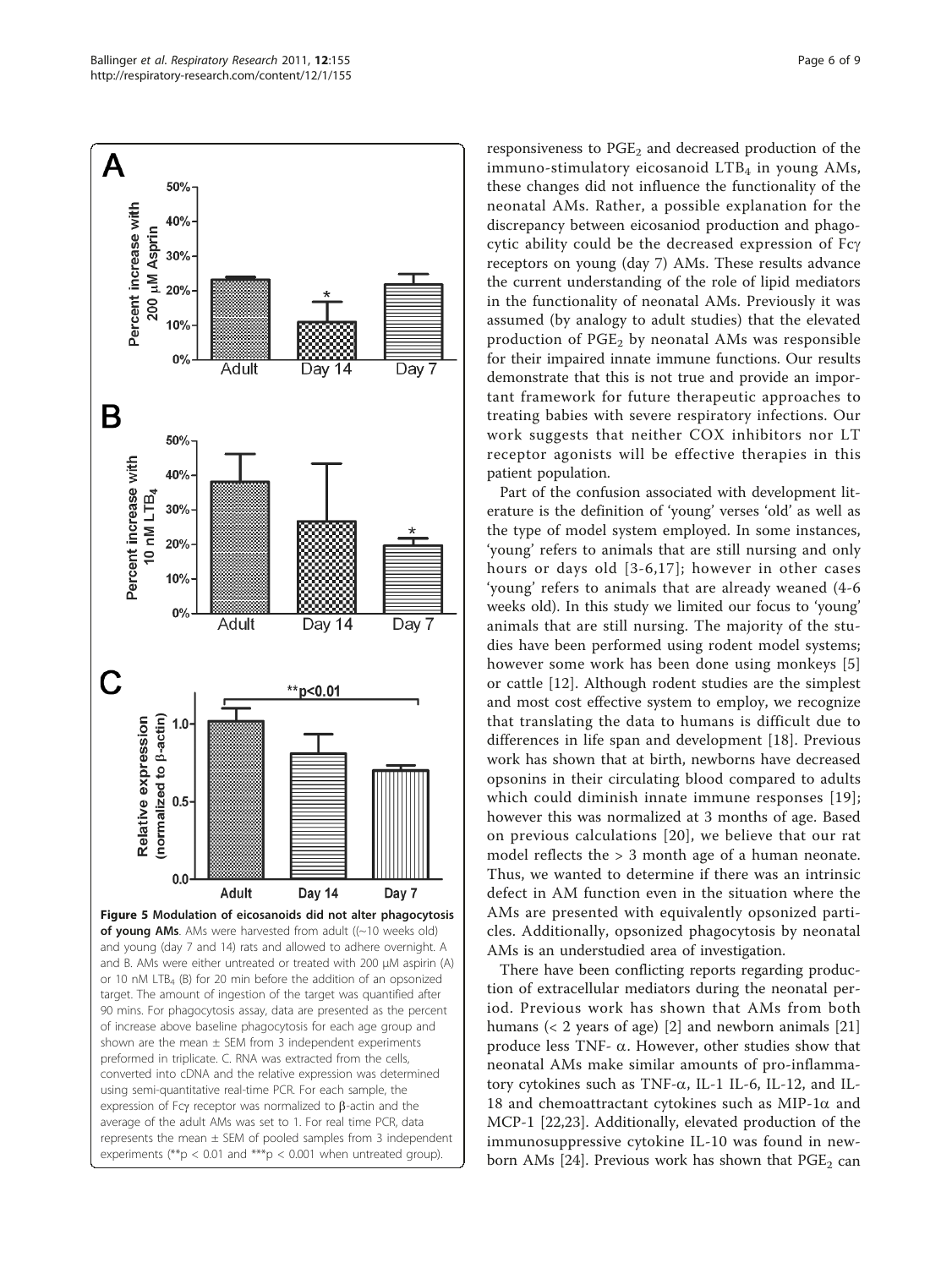inhibit TNF- $\alpha$  [[25\]](#page-7-0) and increase IL-10 [[26](#page-7-0)] in macrophages, therefore we investigated whether there were differences in the production of this eicosanoid. Our data show that young AMs produce increased  $PGE_2$ . We were able to demonstrate that the increased synthesis of  $PGE<sub>2</sub>$  in young AMs correlates with increased expression of the  $PGE_2$  synthetic enzymes, COX-2 and PGEsyn-1.

As expected this enhanced  $PGE<sub>2</sub>$  production correlated with inhibition of TNF- $\alpha$  and diminished phagocytosis. Surprisingly, we discovered that the inhibition of PGs did not improve phagocytosis in the young AMs, but aspirin treatment did enhance adult AM phagocytosis. This result was quite unexpected and highlights a unique difference in young versus adult AMs. Similarly, young AMs produce decreased amounts of the pro-phagocytic leukotriene, LTB4. The mechanistic basis for decreased  $LTB<sub>4</sub>$  expression is not clear as it did not correlate precisely with expression of 5-LO or FLAP. Again, addition of exogenous  $LTB<sub>4</sub>$  had no effect on phagocytosis by young AMs. These data highlight the unresponsiveness of young AMs to exogenous factors (both positive and negative) that normally modulate phagocytosis in adult AMs. It will be important to determine whether this phenotype is specific to opsonized phagocytosis only, or if it also extends to non-opsonized phagocytosis in future experiments.

To determine whether the unresponsiveness of young AMs was due to receptor differences, we analyzed expression of the 4 EP receptors and also that of the main  $LTB<sub>4</sub>$  receptor (BLT1) and the main cysteinyl leukotriene receptor (Cys LT1) in young and adult AMs. While there were slight differences in expression profiles noted, none could explain the differential responsiveness of young versus adult AMs. One result which was surprising however, was that despite similarities in EP2 expression in adult and young AMs, the response of young AMs to PGE<sub>2</sub> stimulation was significantly enhanced as evidenced by the increased generation of cAMP in these cells. Since the receptor profiles suggested that this was not due to increased EP2, we next looked to determine whether differential expression of PDEs could explain why cAMP would accumulate to higher levels in young AMs. We found that young AMs have higher expression of PDE3B and low levels of PDE4C compared to adult AM. Previous work has shown that PDE4 specific inhibitor suppresses  $TNF-\alpha$ whereas the PDE3 specific inhibitor did not [\[27\]](#page-7-0). Therefore, we speculate that the lack of PDE4C allows for the increased accumulation of cAMP thus leading to decreased levels of TNF- $\alpha$  and impaired opsonized phagocytosis. However, further work will need to be done using PDE inhibitors (such as IBMX and rolipram) to further dissect the mechanism for elevated cAMP response and decreased Fc-mediated phagocytosis in neonatal macrophages.

In addition to the cAMP differences, our work suggests that the opsonized phagocytic defect in young AMs may also relate to diminished Fcy receptor expression. Expression of Fcy receptor was significantly decreased in day 7 AMs and trended towards a decrease in day 14 AMs. Previous work has shown that neutrophils and monocytes isolated from neonates have decreased Fcy receptor expression [\[28](#page-7-0)]. However, to our knowledge this is the first report that AMs isolated from neonates also have decreased Fcy receptor expression. Although our works shows there to be differences in the mRNA expression of CD64 (FcRI), we recognize that there are several other molecules important for opsonized phagocytosis by macrophages including: FcRII (CD32), FcRIII (CD16) and CD14. Additional work needs to be done to examine the cell surface expression and contribution of each of these molecules from the various age groups to determine the impact on the phagocytic ability of these cells.

In additional to differences in the expression of receptors, it is also possible that, the inhibitory signaling machinery downstream of EP2 may be inappropriately coupled to  $Fc\gamma$  in neonates. This may explain why aspirin treatment did not benefit phagocytosis in young AMs. In adult cells,  $PGE<sub>2</sub>$  can inhibit opsonized phagocytosis via activation of phosphatase and tensin homolog deleted on chromosome 10 (PTEN) [[29\]](#page-7-0). Thus, it is possible that PTEN activation is defective in neonatal cells. Alternatively, activation of downstream cAMP effector molecules, such as protein kinase A (PKA) and exchange protein activated by cAMP (Epac) may be impaired in neonatal AMs. Future studies will be needed to determine whether the intracellular signals distal to cAMP are altered in neonates versus adults.

Although differences in Fcy receptor expression likely account for the defective phagocytosis phenotype in vitro, we speculate that AM dysregulation may have further important implications in host defense functions of neonates in vivo. It is possible that the skewed eicosanoid and cytokine profile of young AMs may influence the functionality of other host defense cells in vivo, such as neutrophils. Previous work has shown that  $PGE<sub>2</sub>$  can also inhibit host defense functions of neutrophils [[30](#page-8-0)]. Prior studies have found a decrease in the total number of neutrophils recruited to the lungs after an infection in young animals [[23](#page-7-0)]. Our findings of decreased  $LTB<sub>4</sub>$  synthesis by young AMs may explain a defect in neutrophil recruitment in vivo. Thus, future studies will also examine the role of lipid mediators in regulating host defense function of neutrophils during development.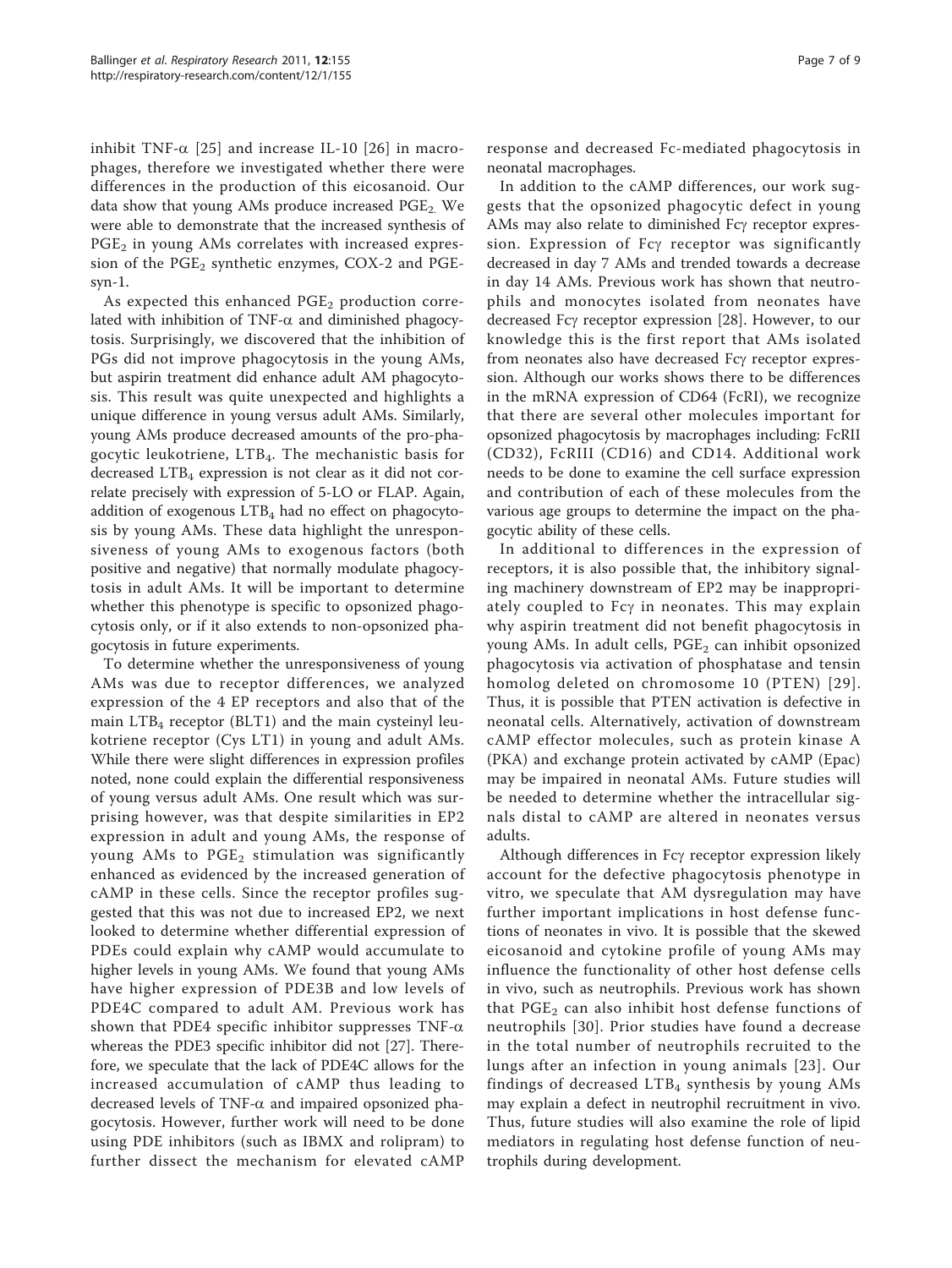#### <span id="page-7-0"></span>Conclusions

Taken together, our data confirm the observation that neonatal AMs have defective host defense functions and skewed eicosanoid synthetic patterns. This work provides new insight into the defective phagocytosis which characterizes neonatal AMs. The defect in phagocytosis can be explained in part by diminished Fcg receptor expression, but it is not yet clear why young AMs are functionally unresponsive to manipulation of prostaglandins and leukotrienes These results suggest that neonatal AMs have additional, as yet unidentified, mechanisms which limit their host-defense and make them insensitive to pro- and anti-phagocytic effectors. These studies highlight unique differences in young and adult AMs and indicate that therapeutic strategies to block PG production or enhance LT signaling to improve AM function may be ineffective in very young children. Studies of differentially regulated genes in neonatal and adult macrophages may uncover additional pathways for further testing.

#### List of Abbreviations

(5-LO): 5-lipoxygenase; (AM): alveolar macrophage; (BLT): B leukotriene type; (cAMP): cyclic AMP; (COX): cyclooxygenase; (cysLT1): cysteinyl LT type 1; (EP): E prostanoid; (5-lipoxygenase activating protein): FLAP; (GPCRs): G-protein coupled receptors; (LT): leukotriene; (PDE): phosphodiesterase; (PG): prostaglandin; (RBCs): red blood cells; (TNF): tumor necrosis factor- α.

#### Authors' contributions

MNB performed all the experiments, analyzed the data, and wrote the manuscript. MPG and BBM participated in the design of the experiments and manuscript revision. All authors read and approved the final manuscript.

#### Competing interests

The authors declare that they have no competing interests.

Received: 25 July 2011 Accepted: 5 December 2011 Published: 5 December 2011

#### References

- 1. Mizgerd JP: Lung infection-[a public health priority.](http://www.ncbi.nlm.nih.gov/pubmed/16401173?dopt=Abstract) PLoS Med 2006, 3:e76, Epub 2006 Jan 2017.
- 2. Grigg J, Riedler J, Robertson CF, Boyle W, Uren S: [Alveolar macrophage](http://www.ncbi.nlm.nih.gov/pubmed/10596713?dopt=Abstract) [immaturity in infants and young children.](http://www.ncbi.nlm.nih.gov/pubmed/10596713?dopt=Abstract) Eur Respir J 1999, 14:1198-1205.
- 3. Dickie R, Tasat DR, Alanis EF, Delfosse V, Tsuda A: [Age-dependent changes](http://www.ncbi.nlm.nih.gov/pubmed/18775449?dopt=Abstract) [in porcine alveolar macrophage function during the postnatal period of](http://www.ncbi.nlm.nih.gov/pubmed/18775449?dopt=Abstract) [alveolarization.](http://www.ncbi.nlm.nih.gov/pubmed/18775449?dopt=Abstract) Dev Comp Immunol 2009, 33:145-151.
- 4. Bakker JM, Broug-Holub E, Kroes H, van Rees EP, Kraal G, van Iwaarden JF: [Functional immaturity of rat alveolar macrophages during postnatal](http://www.ncbi.nlm.nih.gov/pubmed/9767411?dopt=Abstract) [development.](http://www.ncbi.nlm.nih.gov/pubmed/9767411?dopt=Abstract) Immunology 1998, 94:304-309.
- 5. Kurland G, Cheung AT, Miller ME, Ayin SA, Cho MM, Ford EW: [The](http://www.ncbi.nlm.nih.gov/pubmed/3353176?dopt=Abstract) [ontogeny of pulmonary defenses: alveolar macrophage function in](http://www.ncbi.nlm.nih.gov/pubmed/3353176?dopt=Abstract) [neonatal and juvenile rhesus monkeys.](http://www.ncbi.nlm.nih.gov/pubmed/3353176?dopt=Abstract) Pediatr Res 1988, 23:293-297.
- Martin TR, Rubens CE, Wilson CB: [Lung antibacterial defense mechanisms](http://www.ncbi.nlm.nih.gov/pubmed/3275727?dopt=Abstract) [in infant and adult rats: implications for the pathogenesis of group B](http://www.ncbi.nlm.nih.gov/pubmed/3275727?dopt=Abstract) [streptococcal infections in the neonatal lung.](http://www.ncbi.nlm.nih.gov/pubmed/3275727?dopt=Abstract) J Infect Dis 1988, 157:91-100.
- 7. Funk CD: [Prostaglandins and leukotrienes: advances in eicosanoid](http://www.ncbi.nlm.nih.gov/pubmed/11729303?dopt=Abstract) [biology.](http://www.ncbi.nlm.nih.gov/pubmed/11729303?dopt=Abstract) Science 2001, 294:1871-1875.
- 8. Serezani CH, Aronoff DM, Jancar S, Mancuso P, Peters-Golden M: [Leukotrienes enhance the bactericidal activity of alveolar macrophages](http://www.ncbi.nlm.nih.gov/pubmed/15718414?dopt=Abstract)

[against Klebsiella pneumoniae through the activation of NADPH](http://www.ncbi.nlm.nih.gov/pubmed/15718414?dopt=Abstract) [oxidase.](http://www.ncbi.nlm.nih.gov/pubmed/15718414?dopt=Abstract) Blood 2005, 106:1067-1075.

- 9. Aronoff DM, Canetti C, Peters-Golden M: [Prostaglandin E2 inhibits alveolar](http://www.ncbi.nlm.nih.gov/pubmed/15210817?dopt=Abstract) [macrophage phagocytosis through an E-prostanoid 2 receptor-mediated](http://www.ncbi.nlm.nih.gov/pubmed/15210817?dopt=Abstract) [increase in intracellular cyclic AMP.](http://www.ncbi.nlm.nih.gov/pubmed/15210817?dopt=Abstract) J Immunol 2004, 173:559-565.
- 10. Narumiya S, Sugimoto Y, Ushikubi F: [Prostanoid receptors: structures,](http://www.ncbi.nlm.nih.gov/pubmed/10508233?dopt=Abstract) [properties, and functions.](http://www.ncbi.nlm.nih.gov/pubmed/10508233?dopt=Abstract) Physiol Rev 1999, 79:1193-1226.
- 11. Ballinger MN, McMillan TR, Moore BB: Eicosanoid regulation of pulmonary innate immunity post-hematopoietic stem cell transplantation. Arch Immunol Ther Exp (Warsz) 2007, 55:1-12.
- 12. Lu MC, Peters-Golden M, Hostetler DE, Robinson NE, Derksen FJ: [Age](http://www.ncbi.nlm.nih.gov/pubmed/8897901?dopt=Abstract)[related enhancement of 5-lipoxygenase metabolic capacity in cattle](http://www.ncbi.nlm.nih.gov/pubmed/8897901?dopt=Abstract) [alveolar macrophages.](http://www.ncbi.nlm.nih.gov/pubmed/8897901?dopt=Abstract) Am J Physiol 1996, 271:L547-554.
- 13. Chakraborti T, Mandal M, Das S, Chakraborti S: [Age-dependent change in](http://www.ncbi.nlm.nih.gov/pubmed/10204087?dopt=Abstract) [arachidonic acid metabolic capacity in rat alveolar macrophages.](http://www.ncbi.nlm.nih.gov/pubmed/10204087?dopt=Abstract) Biochem Mol Biol Int 1999, 47:501-507.
- 14. Levy O, Coughlin M, Cronstein BN, Roy RM, Desai A, Wessels MR: [The](http://www.ncbi.nlm.nih.gov/pubmed/16849509?dopt=Abstract) [adenosine system selectively inhibits TLR-mediated TNF-alpha](http://www.ncbi.nlm.nih.gov/pubmed/16849509?dopt=Abstract) [production in the human newborn.](http://www.ncbi.nlm.nih.gov/pubmed/16849509?dopt=Abstract) J Immunol 2006, 177:1956-1966.
- 15. Omori K, Kotera J: [Overview of PDEs and their regulation.](http://www.ncbi.nlm.nih.gov/pubmed/17307970?dopt=Abstract) Circ Res 2007, 100:309-327.
- 16. Germain N, Bertin B, Legendre A, Martin B, Lagente V, Payne A, Boichot E: [Selective phosphodiesterase inhibitors modulate the activity of alveolar](http://www.ncbi.nlm.nih.gov/pubmed/9877487?dopt=Abstract) [macrophages from sensitized guinea-pigs.](http://www.ncbi.nlm.nih.gov/pubmed/9877487?dopt=Abstract) Eur Respir J 1998, 12:1334-1339.
- 17. Wynn JL, Scumpia PO, Winfield RD, Delano MJ, Kelly-Scumpia K, Barker T, Ungaro R, Levy O, Moldawer LL: [Defective innate immunity predisposes](http://www.ncbi.nlm.nih.gov/pubmed/18591384?dopt=Abstract) [murine neonates to poor sepsis outcome but is reversed by TLR](http://www.ncbi.nlm.nih.gov/pubmed/18591384?dopt=Abstract) [agonists.](http://www.ncbi.nlm.nih.gov/pubmed/18591384?dopt=Abstract) Blood 2008, 112:1750-1758.
- 18. Romijn HJ, Hofman MA, Gramsbergen A: [At what age is the developing](http://www.ncbi.nlm.nih.gov/pubmed/1914989?dopt=Abstract) [cerebral cortex of the rat comparable to that of the full-term newborn](http://www.ncbi.nlm.nih.gov/pubmed/1914989?dopt=Abstract) [human baby?](http://www.ncbi.nlm.nih.gov/pubmed/1914989?dopt=Abstract) Early Hum Dev 1991, 26:61-67.
- 19. Drossou V, Kanakoudi F, Diamanti E, Tzimouli V, Konstantinidis T, Germenis A, Kremenopoulos G, Katsougiannopoulos V: [Concentrations of](http://www.ncbi.nlm.nih.gov/pubmed/7796232?dopt=Abstract) [main serum opsonins in early infancy.](http://www.ncbi.nlm.nih.gov/pubmed/7796232?dopt=Abstract) Arch Dis Child Fetal Neonatal Ed 1995, 72:F172-175.
- 20. Quinn R: Comparing rat's to human'[s age: how old is my rat in people](http://www.ncbi.nlm.nih.gov/pubmed/15925305?dopt=Abstract) [years?](http://www.ncbi.nlm.nih.gov/pubmed/15925305?dopt=Abstract) Nutrition 2005, 21:775-777.
- 21. Goldman A, Rubin C, Gomez S, Palermo MS, Tasat DR: Functional agedependent changes in bronchoalveolar lavage rat cells. Cell Mol Biol (Noisy-le-grand) 2004, 50(Online Pub):OL649-655.
- 22. Martin TR, Ruzinski JT, Wilson CB, Skerrett SJ: [Effects of endotoxin in the](http://www.ncbi.nlm.nih.gov/pubmed/7798654?dopt=Abstract) [lungs of neonatal rats: age-dependent impairment of the inflammatory](http://www.ncbi.nlm.nih.gov/pubmed/7798654?dopt=Abstract) [response.](http://www.ncbi.nlm.nih.gov/pubmed/7798654?dopt=Abstract) J Infect Dis 1995, 171:134-144.
- 23. Lee PT, Holt PG, McWilliam AS: [Role of alveolar macrophages in innate](http://www.ncbi.nlm.nih.gov/pubmed/11062144?dopt=Abstract) [immunity in neonates: evidence for selective lipopolysaccharide binding](http://www.ncbi.nlm.nih.gov/pubmed/11062144?dopt=Abstract) [protein production by rat neonatal alveolar macrophages.](http://www.ncbi.nlm.nih.gov/pubmed/11062144?dopt=Abstract) Am J Respir Cell Mol Biol 2000, 23:652-661.
- 24. Lee PT, Holt PG, McWilliam AS: [Ontogeny of rat pulmonary alveolar](http://www.ncbi.nlm.nih.gov/pubmed/11509009?dopt=Abstract) [macrophage function: evidence for a selective deficiency in il-10 and](http://www.ncbi.nlm.nih.gov/pubmed/11509009?dopt=Abstract) [nitric oxide production by newborn alveolar macrophages.](http://www.ncbi.nlm.nih.gov/pubmed/11509009?dopt=Abstract) Cytokine 2001, 15:53-57.
- 25. Kunkel SL, Spengler M, May MA, Spengler R, Larrick J, Remick D: [Prostaglandin E2 regulates macrophage-derived tumor necrosis factor](http://www.ncbi.nlm.nih.gov/pubmed/3162731?dopt=Abstract) [gene expression.](http://www.ncbi.nlm.nih.gov/pubmed/3162731?dopt=Abstract) J Biol Chem 1988, 263:5380-5384.
- 26. Harizi H, Juzan M, Pitard V, Moreau JF, Gualde N: [Cyclooxygenase-2](http://www.ncbi.nlm.nih.gov/pubmed/11859113?dopt=Abstract) [issued prostaglandin e\(2\) enhances the production of endogenous IL-](http://www.ncbi.nlm.nih.gov/pubmed/11859113?dopt=Abstract)[10, which down-regulates dendritic cell functions.](http://www.ncbi.nlm.nih.gov/pubmed/11859113?dopt=Abstract) J Immunol 2002, 168:2255-2263.
- 27. Gantner F, Kupferschmidt R, Schudt C, Wendel A, Hatzelmann A: [In vitro](http://www.ncbi.nlm.nih.gov/pubmed/9154331?dopt=Abstract) [differentiation of human monocytes to macrophages: change of PDE](http://www.ncbi.nlm.nih.gov/pubmed/9154331?dopt=Abstract) [profile and its relationship to suppression of tumour necrosis factor](http://www.ncbi.nlm.nih.gov/pubmed/9154331?dopt=Abstract)[alpha release by PDE inhibitors.](http://www.ncbi.nlm.nih.gov/pubmed/9154331?dopt=Abstract) Br J Pharmacol 1997, 121:221-231.
- 28. Payne NR, Frestedt J, Hunkeler N, Gehrz R: Cell-surface [expression of](http://www.ncbi.nlm.nih.gov/pubmed/7685516?dopt=Abstract) [immunoglobulin G receptors on the polymorphonuclear leukocytes and](http://www.ncbi.nlm.nih.gov/pubmed/7685516?dopt=Abstract) [monocytes of extremely premature infants.](http://www.ncbi.nlm.nih.gov/pubmed/7685516?dopt=Abstract) Pediatr Res 1993, 33:452-457.
- 29. Canetti C, Serezani CH, Atrasz RG, White ES, Aronoff DM, Peters-Golden M: [Activation of phosphatase and tensin homolog on chromosome 10](http://www.ncbi.nlm.nih.gov/pubmed/18056380?dopt=Abstract) [mediates the inhibition of FcgammaR phagocytosis by prostaglandin E2](http://www.ncbi.nlm.nih.gov/pubmed/18056380?dopt=Abstract) [in alveolar macrophages.](http://www.ncbi.nlm.nih.gov/pubmed/18056380?dopt=Abstract) J Immunol 2007, 179:8350-8356.